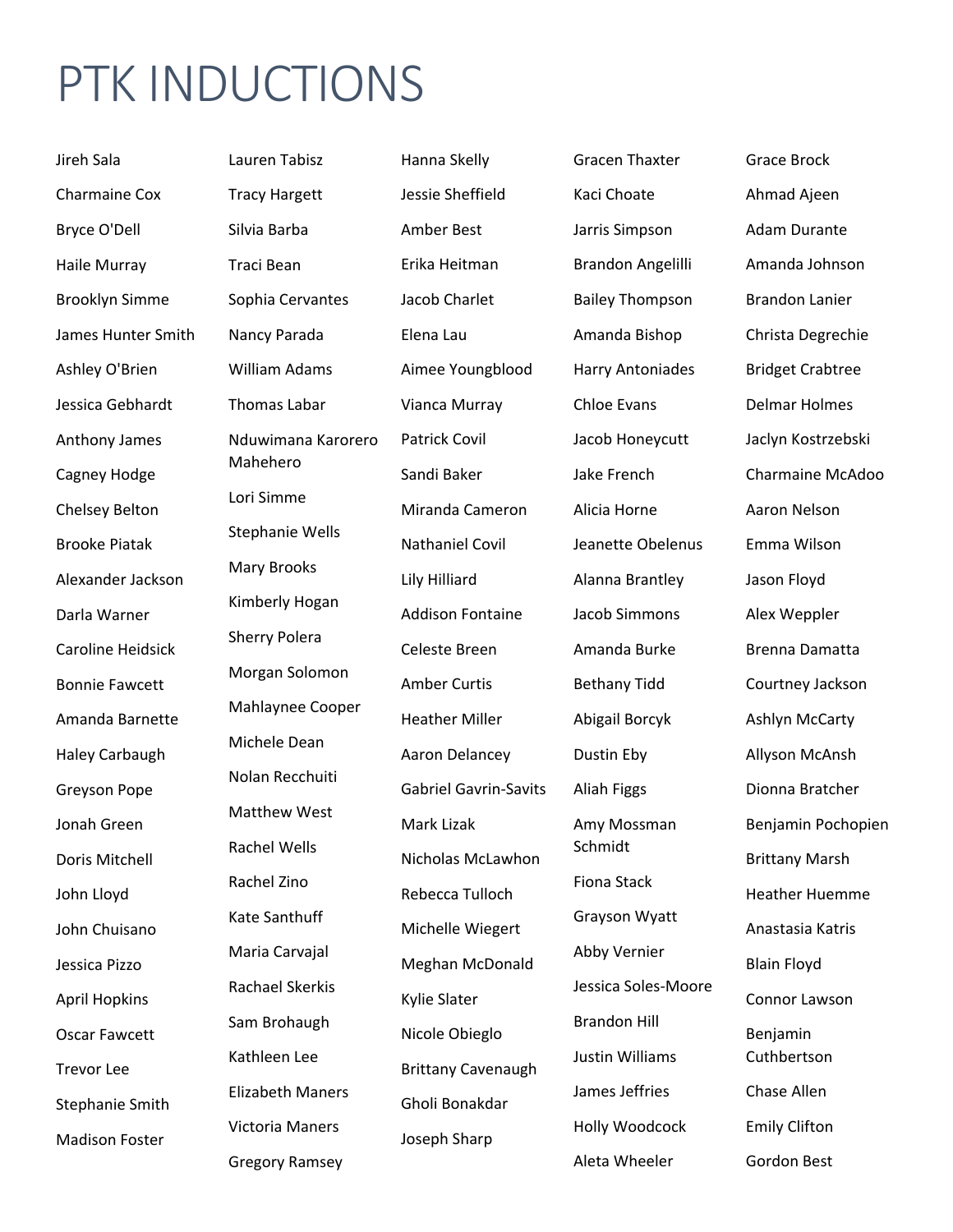Joshua Tinch Amber Crowley Joel Kalm Janessa Annis Ryan Ayars Brian Stynchula Justin Cavaliere Ashleigh Pickett Kameron Stockley Marie Charlotte Jared Zamora Jerrica Alberto Caitlin Quinn Ashley Foreman Quiambao Henry Montgomery Hannah Pittman Jessica Willetts Alicia Mendez Lisa Stephens Jonathan Sampson Hamiydah Hicks Chelsea Bailey Natalie Horner Stephen Jones Gabriela De Oliveira Andrea Marchewka Amanda Forrester Samantha Newkirk Christopher Dyer Joshua Hart Gavin Bennett Taylor Theroux Ty'Oshia Morgan Jeremy Bierlein Amanda Stephenson Greer Shivers Tariq Hakeem Katelyn Johnson Helen Piner Abigale Layman Jodie Taylor Kelly Ratliff Hannah Laham Caitlin Kaufman Eric Benefiel Landon Terry Cody Edwards Brenda Hayes Benjamin Majors Maverick Doane Isaac Rexrode Acacia Bright Anthony Felice Nathan Fehrs Devon Hamerski Danielle Halderson Drew Petrusic Kasey Parks Scout Pennington Dustin Martin Abigail Leather Devin Lerch Shannon Lytle-Faidy Jerrica Jones Jessica Nandlal Christina Gonzalez Shelby Axelson Jeremiah Goldsmith Jayme Hanrahan Erica Schneller Kelly Jones Brenda Rowe‐ 
Natie Hyatt Crane III Crane Nikol Begic Katie Hyatt Crane Nikol Begic Antrican Jennifer Scherer Eric Powell John Dorsey Danielle Speranzo Anna Bartlett Kelvin Orellana Kathryn Adams Dascious Thomas Candice Fullwood Felicia Turner Danielle Schaller Gene Norris Daniel Garza Juanita Velasquez Charlotte Hett Elaine Holland Margarita Negron Kylie Baker Amanda Brewer James Gibson

Bradley Doyle **Herica Ortiz** Mallory Walton Glenn Johnson Chloe Vann Steven Deal Daniel Lowderman Chelsea Markham Morgan Blythe Brandon White Hannah Brewer Victoria Garcia

Rachel Fry<br>Ashley Bancroft Jonathan Nice Seth Strickland Christopher Belcher Jessica Boyette Kathryn Treto Ngoc Van Christopher Calbat Kaleen Hanke Randee Carter Mary Page Adam Rutland Brianna Abelli Lisa Owens Michelle Pulley Athena Ickes **Aaron Cramer** Kristina Bentley Charles Benton James Wheless Michelle Naused John Marsicano Christian Privette Steven Myint Mary Alfandre

 Rhiannon See Michele Southern Felice Baughman Hannah Brohaugh Jennifer Rush Joshua Levy Katherine Vonderau Nicholas Kiscaden Kareen Lewis Savannah Dorman Michael Wilson Shawn Polite Yensi Hernandez LaKara Schaus Lillian Beecroft Adam Searight Brett Williams Elizabeth Strickland Nicole Harrington Kourtney Rooksby William Edwards Nicholas Cosmano Mercedes Goble Kris Nilsson